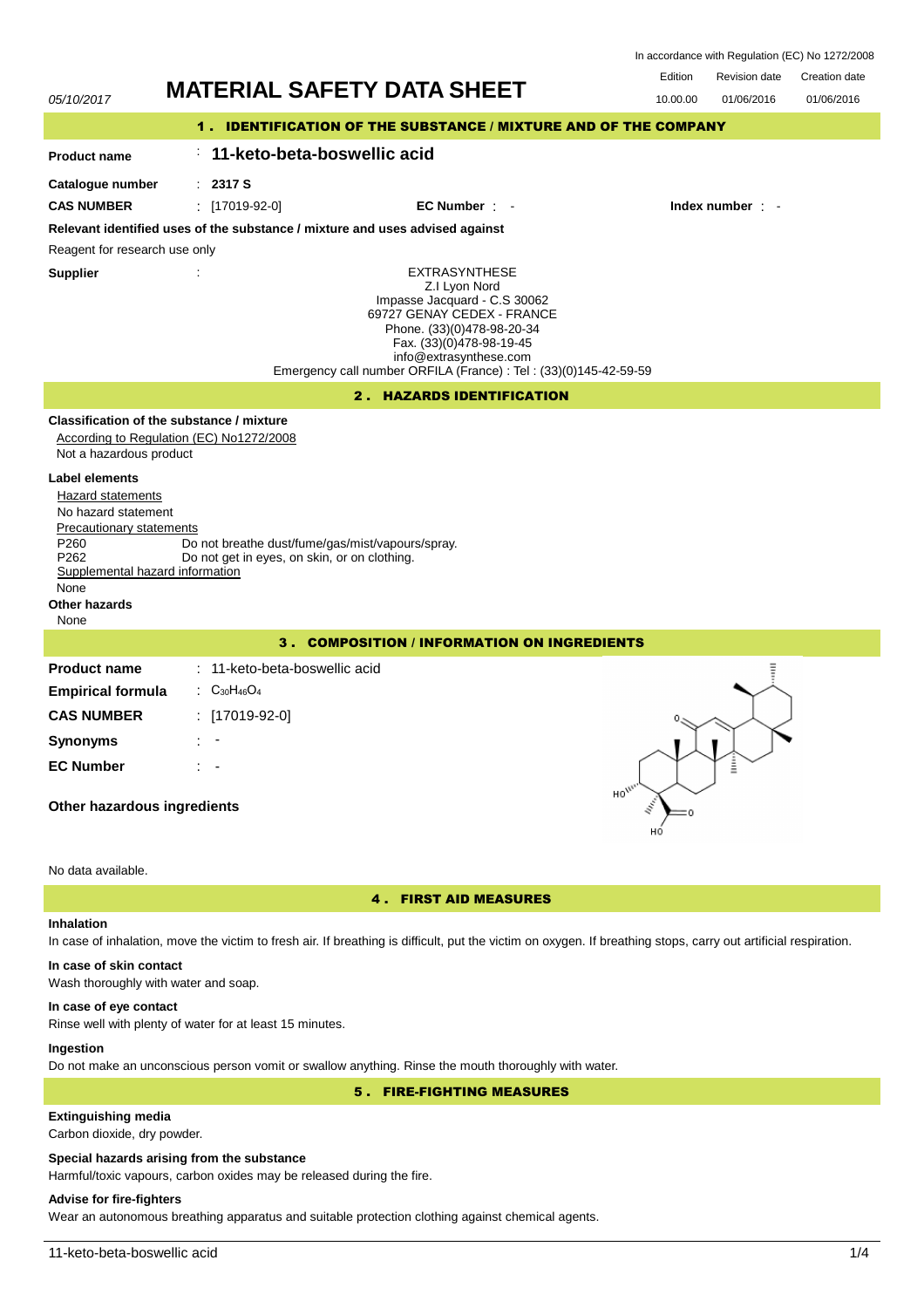#### 6 . ACCIDENTAL RELEASE MEASURES

### **Personal precautions**

Use personal protective equipment. Evacuate the personnel from the contaminated zone. Ensure adequate ventilation.

### **Environnemental precautions**

Keeping away from drains, surface and ground waters.

#### **Methods and materials for containment and cleaning up**

Clean up without creating dust and place in adapted and sealed containers for elimination. Wash the contaminated aera with water and soap. Confine washing water and dispose of it complying with the local regulations. After cleaning, quickly eliminate traces of water with a product absorbing liquids (for example : sand, sawdust, universal binder, Kieselguhr).

# 7 . HANDLING AND STORAGE

## **Precautions for safe handling**

Avoid formation of dust. Avoid contact with skin and eyes. During handling, wear suitable personal protective equipment (see section 8). Follow the normal measures for preventive fire protection.

**Specific handling** No data available.

**Specific end use(s)**

# No data available

#### **Conditions for safe storage, including any incompatibilities**

Store in a cool well-ventilated place. Keep container tightly closed in a dry place away from light.

Store at <+8°C

### 8 . EXPOSURE CONTROL/PERSONAL PROTECTION

# **Respiratory protection**

Wear imperatively an appropriated mask/respirator, tested and approved by standards such as NIOSH (US) or CEN (EU).

#### **Hand protection**

Handle with protective gloves. The selected gloves have to satisfy the specifications of EU Directive 89/686/EEC and the standard EN 374 derived from it.

## **Eye protection**

Wear safety glasses.

## **Skin protection**

Wear suitable protective clothing according to the quantity and the level of activity of the substance at the workplace.

|                                                       | <b>9. PHYSICAL AND CHEMICAL PROPERTIES</b> |  |
|-------------------------------------------------------|--------------------------------------------|--|
| Information on basic physical and chemical properties |                                            |  |
| Physical state                                        | : Powder                                   |  |
| Color                                                 | : White to beige coloured                  |  |
| Solubility in                                         | : No data available.                       |  |
| Melting point                                         | : No data available.                       |  |
| Initial boiling point                                 | : No data available.                       |  |
| Flash point                                           | : No data available.                       |  |
| рH                                                    | : No data available.                       |  |
| Partition coefficient: n-octanol/water                | : No data available.                       |  |
| Auto-ignition temperature                             | : No data available.                       |  |
| Decomposition temperature                             | : No data available.                       |  |
| Viscosity                                             | : No data available.                       |  |
|                                                       |                                            |  |

# **Other information**

No data available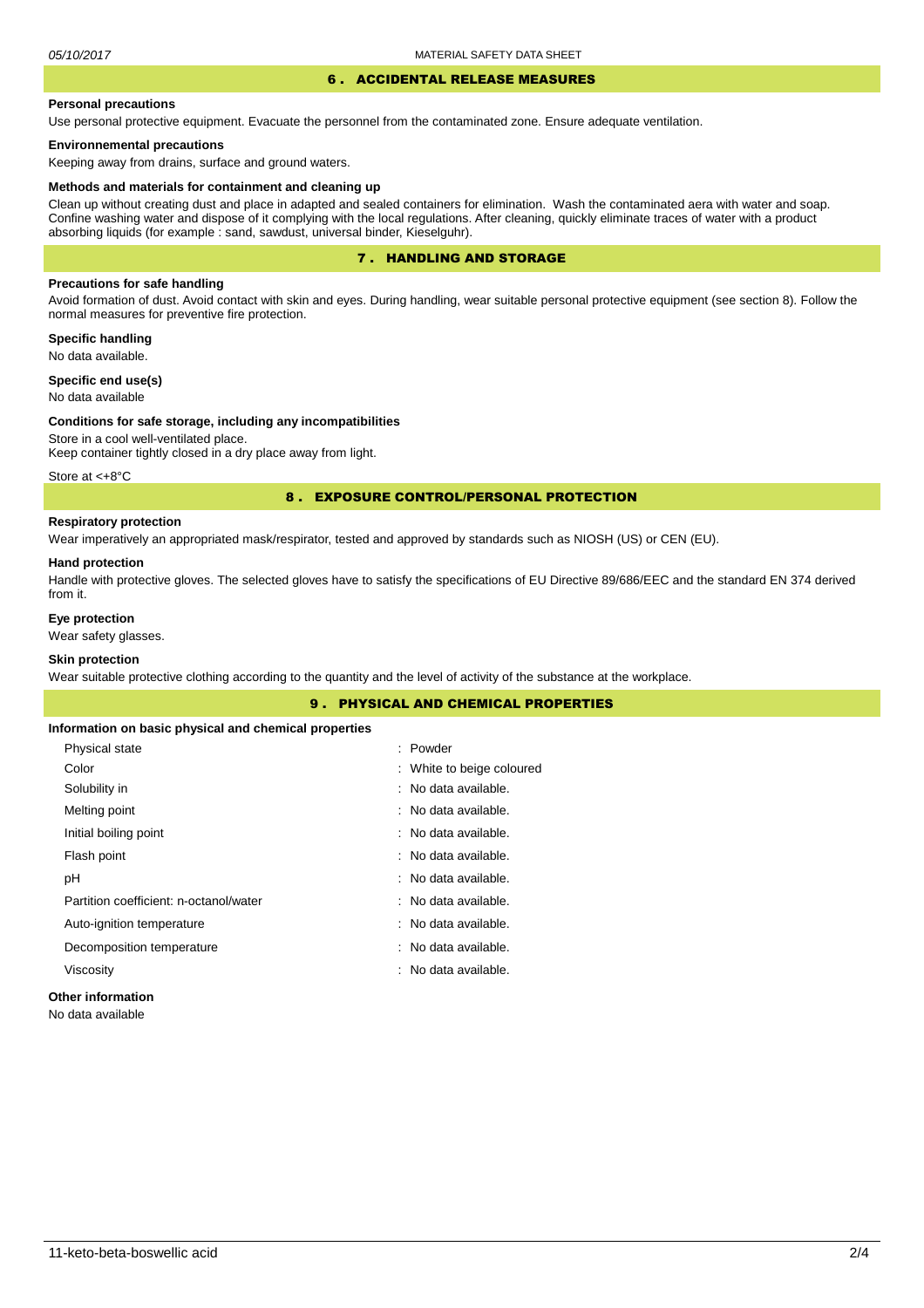### 10 . STABILITY AND REACTIVITY

## **Reactivity**

No data available.

### **Chemical stability**

Stable under recommanded storage conditions.

#### **Possibility of hazardous reactions**

No hazardous reactions during storage and handling complying with the instructions.

**Conditions to avoid**

No data available.

**Incompatible materials**

No data available.

## **Hazardous decomposition products**

No hazardous decomposition products if the instructions for handling and storage are respected. During high overheating of the substance or during a fire, hazardous decomposition products may be produced.

# 11 . TOXICOLOGICAL INFORMATION

### **Acute oral toxicity**

No data available.

# **Acute dermal toxicity**

No data available.

#### **Acute inhalation toxicity**

No data available.

## **Skin Corrosion**

No data available.

#### **Skin Irritation**

No data available.

# **Serious Eye Damage**

No data available.

# **Eye Irritation**

No data available.

### **Respiratory Sensitisation**

No data available.

### **Skin Sensitisation**

No data available.

### **Germ Cell Mutagenicity**

No data available.

### **Carcinogenictiy**

No data available.

# **Reproductive Toxicity**

No data available.

### **Specific Target Organ Toxicity - Single Exposure**

No data available.

### **Specific Target Organ Toxicity - Repeated Exposure**

No data available.

### **Aspiration Hazard**

No data available.